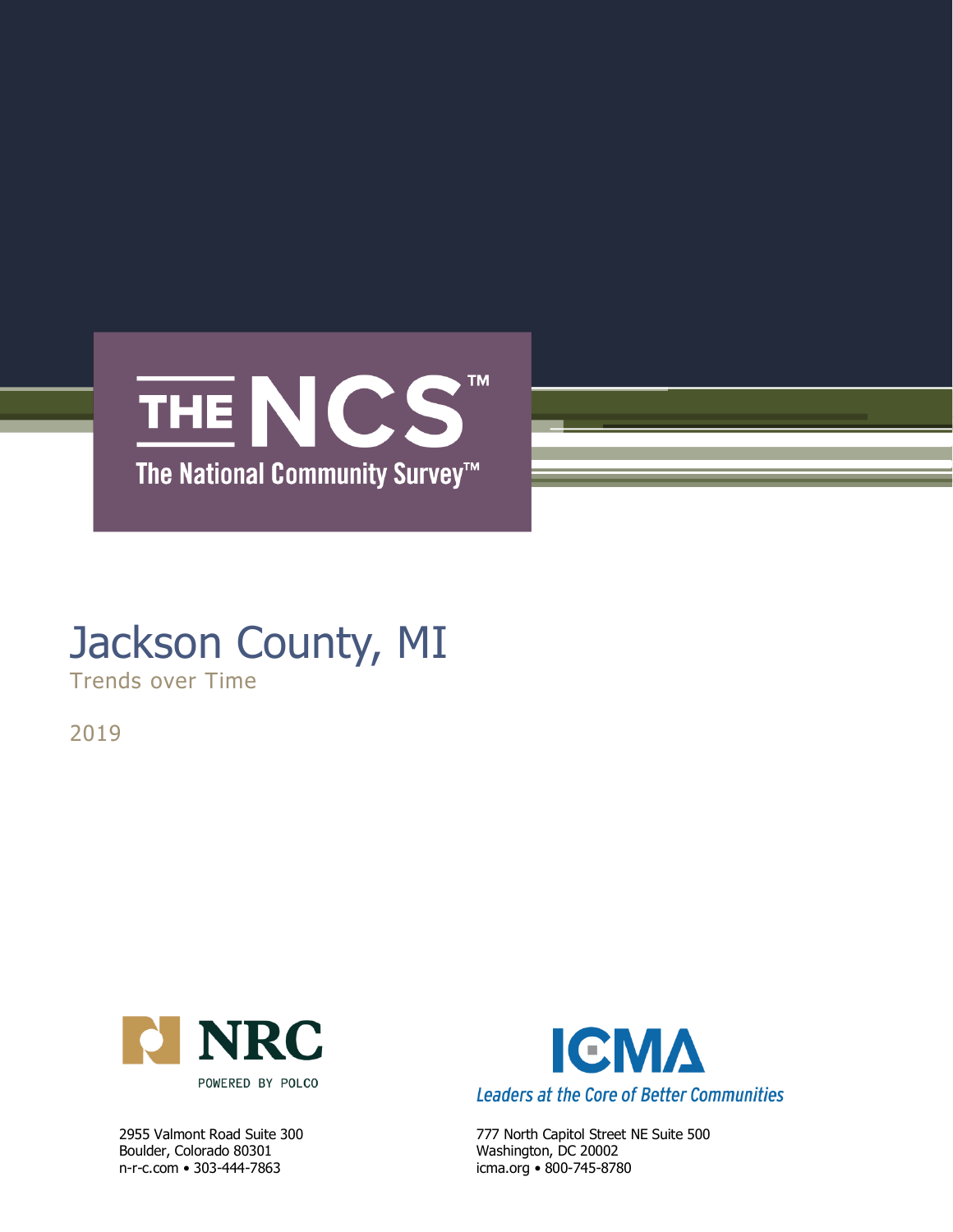# **Summary**

The National Community Survey™ (The NCS™) is a collaborative effort between National Research Center, Inc. (NRC) and the International City/County Management Association (ICMA). The survey and its administration are standardized to assure high quality research methods and directly comparable results across The NCS communities. The NCS captures residents' opinions within the three pillars of a community (Community Characteristics, Governance and Participation) across eight central facets of community (Safety, Mobility, Natural Environment, Built Environment, Economy, Recreation and Wellness, Education and Enrichment and Community Engagement). This report discusses trends over time, comparing the 2019 ratings for Jackson County to its previous survey results in 2009, 2011, 2013, 2015, and 2017. Additional reports and technical appendices are available under separate cover.

Trend data for Jackson County represent important comparison data and should be examined for improvements or declines. Deviations from stable trends over time, especially, represent opportunities for understanding how local policies, programs or public information may have affected residents' opinions.

Meaningful differences between survey years have been noted within the following tables as being "higher" or "lower" if the differences are greater than eight percentage points between the 2017 and 2019 surveys, otherwise the comparisons between 2017 and 2019 are noted as being "similar." Additionally, benchmark comparisons for all survey years are presented for reference. Changes in the benchmark comparison over time can be impacted by various trends, including varying survey cycles for the individual communities that comprise the benchmarks, regional and national economic or other events, as well as emerging survey methodologies.

Overall, ratings in Jackson County for 2019 generally remained stable. Of the 134 items for which comparisons were available, 114 items were rated similarly in 2017 and 2019, eight items showed a decrease in ratings and 12 showed an increase in ratings. Notable trends over time included the following:

- Several ratings increases were noted from 2017 to 2019 within the pillar of Community Characteristics; these included safe downtown/commercial area, ease of travel by car, the overall ease of travel in Jackson County, employment opportunities, cultural/arts/music activities. Only one rating within this pillar, the overall appearance of the County, decreased since 2017.
- In Governance, ratings declined for several aspects: traffic enforcement, recycling, open space, natural areas preservation, recreation centers, and recreation programs. However, scores for crime prevention and land use, planning and zoning improved in 2019.
- Residents in 2019 were more likely than in 2017 to have used Jackson County recreation centers, participated in religious or spiritual activities, volunteered, or done a favor for a neighbor, but less likely to have observed a code violation or to work in Jackson County.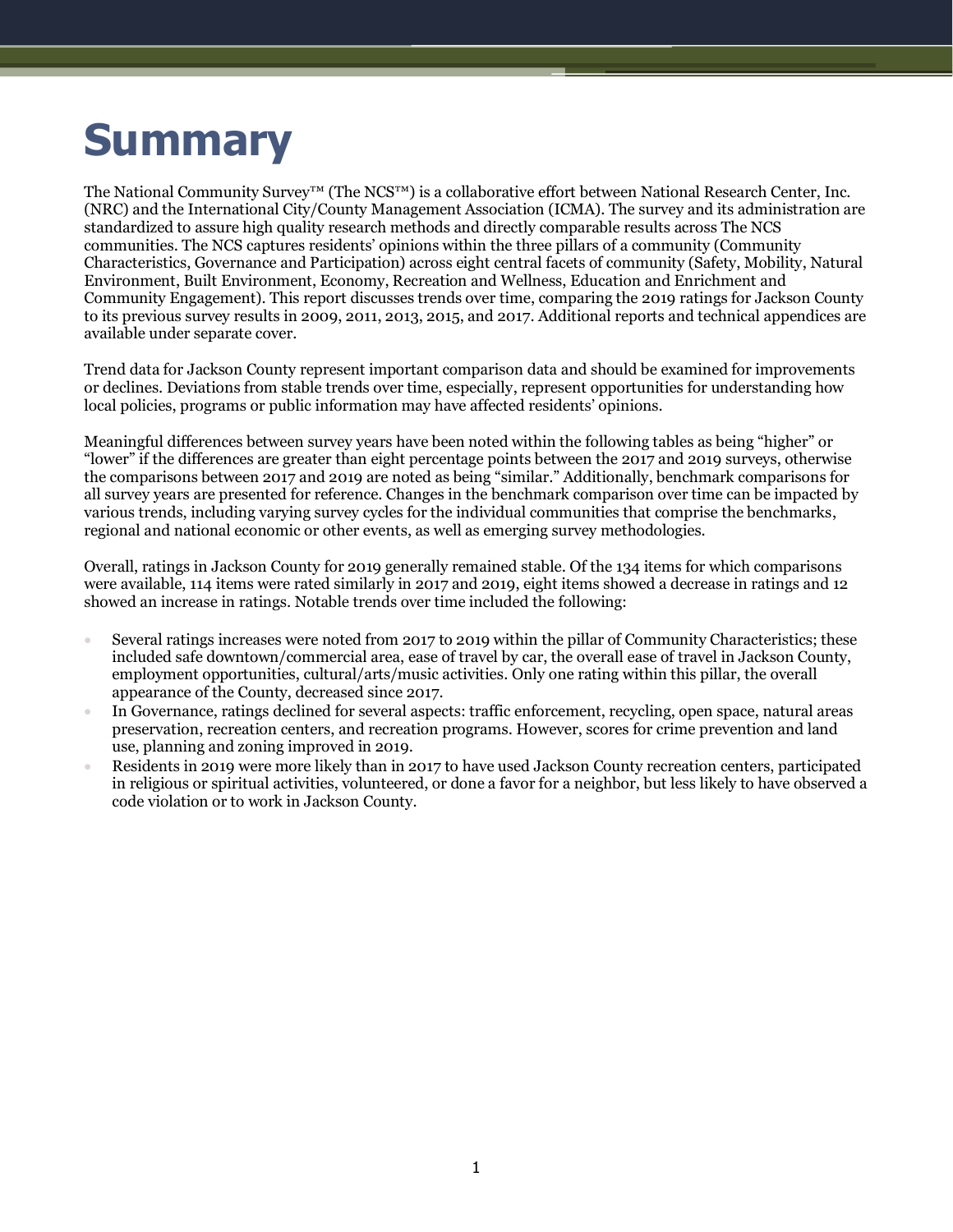#### Table 1: Community Characteristics General

|                            | Percent rating positively (e.g., excellent/good) |      |      |      |      |      | 2019 rating compared to |               |               |               | Comparison to benchmark |               |               |
|----------------------------|--------------------------------------------------|------|------|------|------|------|-------------------------|---------------|---------------|---------------|-------------------------|---------------|---------------|
|                            | 2009                                             | 2011 | 2013 | 2015 | 2017 | 2019 | 2017                    | 2009          | 2011          | 2013          | 2015                    | 2017          | 2019          |
| Overall quality of life    | 48%                                              | 45%  | 50%  | 49%  | 51%  | 49%  | Similar                 | Much<br>lower | Much<br>lower | Much<br>lower | Much<br>lower           | Lower         | Much<br>lower |
| Overall image              | 27%                                              | 25%  | 23%  | 20%  | 19%  | 22%  | Similar                 | Much<br>lower | Much<br>lower | Much<br>lower | Much<br>lower           | Much<br>lower | Much<br>lower |
| Place to live              | 58%                                              | 52%  | 59%  | 59%  | 54%  | 56%  | Similar                 | Much<br>lower | Much<br>lower | Much<br>lower | Much<br>lower           | Much<br>lower | Much<br>lower |
| Neighborhood               | 75%                                              | 71%  | 79%  | 69%  | 72%  | 73%  | Similar                 | Lower         | Much<br>lower | Similar       | Lower                   | Lower         | Similar       |
| Place to raise<br>children | 62%                                              | 51%  | 53%  | 58%  | 50%  | 52%  | Similar                 | Much<br>lower | Much<br>lower | Much<br>lower | Lower                   | Much<br>lower | Much<br>lower |
| Place to retire            | 36%                                              | 35%  | 31%  | 41%  | 32%  | 39%  | Similar                 | Much<br>lower | Much<br>lower | Much<br>lower | Much<br>lower           | Much<br>lower | Lower         |
| Overall appearance         | 40%                                              | 33%  | 37%  | 37%  | 47%  | 38%  | Lower                   | Much<br>lower | Much<br>lower | Much<br>lower | Much<br>lower           | Lower         | Much<br>lower |

Table 2: Community Characteristics by Facet

|             |                                    |           | Percent rating positively (e.g., excellent/good, | very/somewhat safe) |      |      |      | 2019 rating<br>compared to |               |               | Comparison to benchmark |               |               |                      |
|-------------|------------------------------------|-----------|--------------------------------------------------|---------------------|------|------|------|----------------------------|---------------|---------------|-------------------------|---------------|---------------|----------------------|
|             |                                    | 2009      | 2011                                             | 2013                | 2015 | 2017 | 2019 | 2017                       | 2009          | 2011          | 2013                    | 2015          | 2017          | 2019                 |
|             | Overall feeling of safety          | <b>NA</b> | <b>NA</b>                                        | 49%                 | 51%  | 39%  | 40%  | Similar                    | <b>NA</b>     | <b>NA</b>     | Much<br>lower           | Much<br>lower | Much<br>lower | Much<br>lower        |
|             | Safe in neighborhood               | 92%       | 84%                                              | 93%                 | 83%  | 83%  | 88%  | Similar                    | Similar       | Lower         | Similar                 | Similar       | Similar       | Similar              |
| Safety      | Safe downtown/commercial<br>area   | 77%       | 76%                                              | 79%                 | 71%  | 62%  | 72%  | Higher                     | Much<br>lower | Much<br>lower | Similar                 | Lower         | Lower         | Lower                |
|             | Overall ease of travel             | <b>NA</b> | <b>NA</b>                                        | 68%                 | 70%  | 45%  | 67%  | Higher                     | <b>NA</b>     | <b>NA</b>     | Similar                 | Similar       | Lower         | Similar              |
|             | Paths and walking trails           | 55%       | 56%                                              | 57%                 | 58%  | 57%  | 57%  | Similar                    | Lower         | Similar       | Similar                 | Similar       | Similar       | Similar              |
|             | Ease of walking                    | 44%       | 49%                                              | 53%                 | 50%  | 45%  | 49%  | Similar                    | Much<br>lower | Much<br>lower | Similar                 | Lower         | Lower         | Lower                |
|             | Travel by bicycle                  | <b>NA</b> | 49%                                              | 40%                 | 41%  | 29%  | 32%  | Similar                    | <b>NA</b>     | Similar       | Similar                 | Lower         | Lower         | Lower                |
|             | Travel by public<br>transportation | 39%       | <b>NA</b>                                        | 36%                 | 41%  | 25%  | 25%  | Similar                    | Lower         | <b>NA</b>     | Lower                   | Similar       | Lower         | Similar              |
|             | Travel by car                      | 59%       | 59%                                              | 65%                 | 65%  | 51%  | 62%  | Higher                     | Similar       | Similar       | Similar                 | Similar       | Similar       | Similar              |
|             | Public parking                     | <b>NA</b> | <b>NA</b>                                        | 49%                 | 46%  | 38%  | 45%  | Similar                    | <b>NA</b>     | <b>NA</b>     | Similar                 | Similar       | Similar       | Similar              |
| Mobility    | <b>Traffic flow</b>                | <b>NA</b> | 49%                                              | 49%                 | 56%  | 42%  | 46%  | Similar                    | <b>NA</b>     | Similar       | Similar                 | Similar       | Similar       | Similar              |
|             | Overall natural environment        | 52%       | 55%                                              | 65%                 | 59%  | 58%  | 56%  | Similar                    | Much<br>lower | Much<br>lower | Similar                 | Lower         | Lower         | Lower                |
| Natural     | <b>Cleanliness</b>                 | 38%       | 31%                                              | 39%                 | 37%  | 47%  | 40%  | Similar                    | Much<br>lower | Much<br>lower | Much<br>lower           | Much<br>lower | Lower         | <b>Much</b><br>lower |
| Environment | Air quality                        | <b>NA</b> | 64%                                              | 66%                 | 64%  | 65%  | 66%  | Similar                    | <b>NA</b>     | Lower         | Similar                 | Similar       | Similar       | Lower                |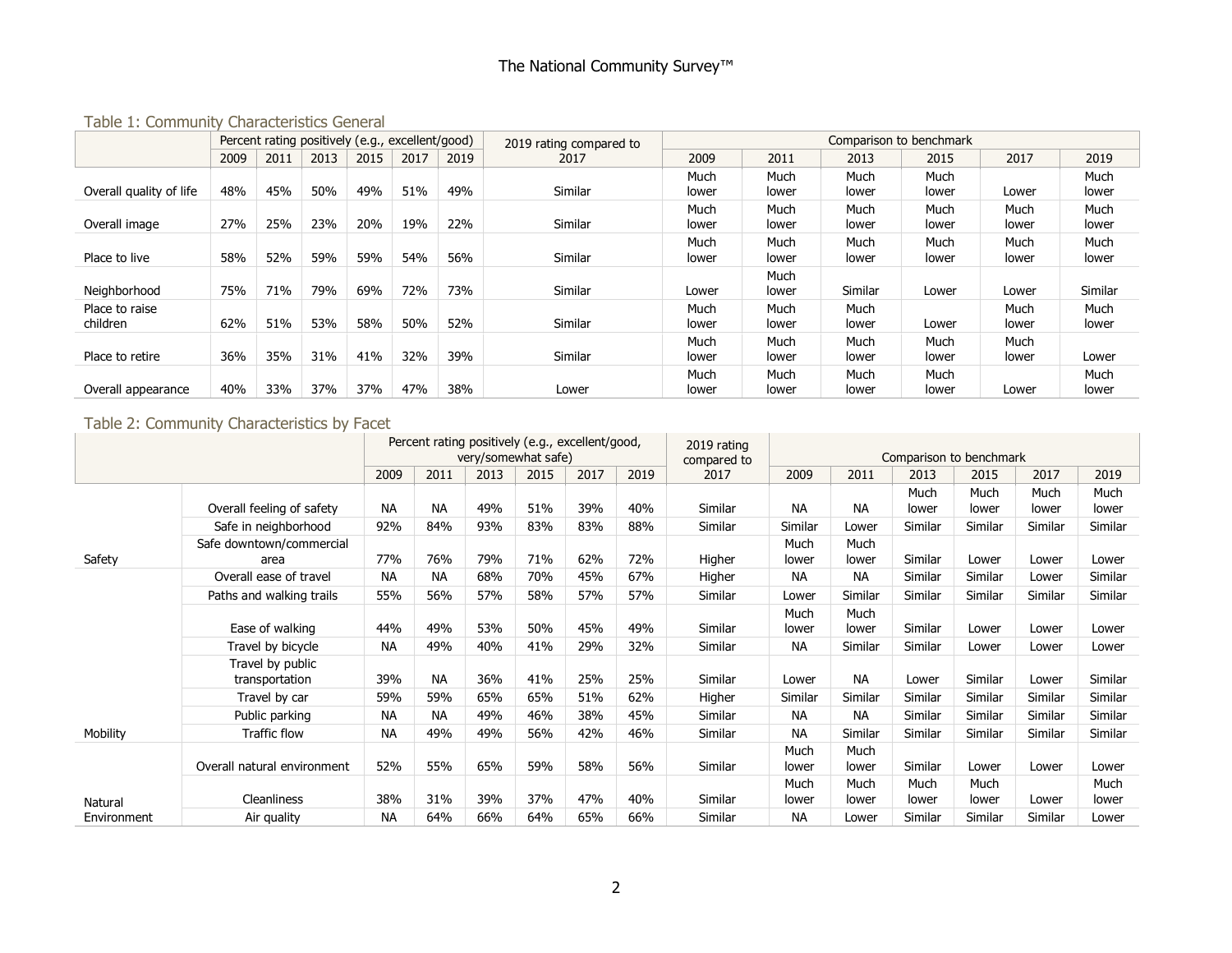### The National Community Survey<sup>™</sup>

|                             |                                                 |           | Percent rating positively (e.g., excellent/good, |      | very/somewhat safe) |      |      | 2019 rating<br>compared to |               |               | Comparison to benchmark |               |               |               |
|-----------------------------|-------------------------------------------------|-----------|--------------------------------------------------|------|---------------------|------|------|----------------------------|---------------|---------------|-------------------------|---------------|---------------|---------------|
|                             |                                                 | 2009      | 2011                                             | 2013 | 2015                | 2017 | 2019 | 2017                       | 2009          | 2011          | 2013                    | 2015          | 2017          | 2019          |
|                             | Overall built environment                       | <b>NA</b> | <b>NA</b>                                        | 37%  | 43%                 | 39%  | 42%  | Similar                    | <b>NA</b>     | <b>NA</b>     | Lower                   | Lower         | Lower         | Lower         |
|                             | New development in Jackson<br>County            | 15%       | 20%                                              | 22%  | 29%                 | 42%  | 49%  | Similar                    | Much<br>lower | Much<br>lower | Much<br>lower           | Lower         | Similar       | Similar       |
|                             | Affordable quality housing                      | <b>NA</b> | 39%                                              | 38%  | 39%                 | 31%  | 37%  | Similar                    | <b>NA</b>     | Similar       | Similar                 | Similar       | Similar       | Similar       |
|                             | Housing options                                 | NA        | 42%                                              | 41%  | 39%                 | 34%  | 35%  | Similar                    | <b>NA</b>     | Much<br>lower | Lower                   | Lower         | Lower         | Lower         |
| <b>Built</b><br>Environment | Public places                                   | <b>NA</b> | <b>NA</b>                                        | 43%  | 44%                 | 40%  | 46%  | Similar                    | <b>NA</b>     | <b>NA</b>     | Lower                   | Lower         | Lower         | Lower         |
|                             |                                                 |           |                                                  |      |                     |      |      |                            |               |               | Much                    | Much          | Much          | Much          |
|                             | Overall economic health                         | <b>NA</b> | <b>NA</b>                                        | 13%  | 17%                 | 24%  | 24%  | Similar                    | <b>NA</b>     | <b>NA</b>     | lower                   | lower         | lower         | lower         |
|                             | Vibrant<br>downtown/commercial area             | <b>NA</b> | <b>NA</b>                                        | 19%  | 22%                 | 32%  | 35%  | Similar                    | <b>NA</b>     | <b>NA</b>     | Lower                   | Lower         | Lower         | Similar       |
|                             | <b>Business and services</b>                    | 39%       | 38%                                              | 38%  | 47%                 | 42%  | 48%  | Similar                    | Much<br>lower | Much<br>lower | Lower                   | Lower         | Lower         | Lower         |
|                             | Cost of living                                  | <b>NA</b> | <b>NA</b>                                        | 40%  | 43%                 | 43%  | 48%  | Similar                    | <b>NA</b>     | <b>NA</b>     | Similar                 | Similar       | Similar       | Similar       |
|                             |                                                 |           |                                                  |      |                     |      |      |                            |               | Much          |                         |               |               |               |
|                             | Shopping opportunities                          | 45%       | 43%                                              | 42%  | 42%                 | 42%  | 45%  | Similar                    | Similar       | lower         | Similar                 | Similar       | Similar       | Similar       |
|                             |                                                 |           |                                                  |      |                     |      |      |                            | Much          | Much          |                         |               |               |               |
|                             | Employment opportunities                        | 7%        | 6%                                               | 12%  | 21%                 | 27%  | 37%  | Higher                     | lower         | lower         | Lower                   | Lower         | Similar       | Similar       |
|                             | Place to visit                                  | NA        | <b>NA</b>                                        | 32%  | 35%                 | 32%  | 34%  | Similar                    | <b>NA</b>     | <b>NA</b>     | Much<br>lower           | Much<br>lower | Much<br>lower | Much<br>lower |
| Economy                     | Place to work                                   | 26%       | 26%                                              | 37%  | 44%                 | 47%  | 50%  | Similar                    | Much<br>lower | Much<br>lower | Lower                   | Lower         | Lower         | Lower         |
|                             | Health and wellness                             | <b>NA</b> | <b>NA</b>                                        | 51%  | 52%                 | 46%  | 50%  | Similar                    | <b>NA</b>     | <b>NA</b>     | Lower                   | Lower         | Lower         | Lower         |
|                             | Mental health care                              | <b>NA</b> | <b>NA</b>                                        | 32%  | 37%                 | 39%  | 33%  | Similar                    | <b>NA</b>     | <b>NA</b>     | Lower                   | Similar       | Similar       | Lower         |
|                             | Preventive health services                      | 45%       | 47%                                              | 52%  | 51%                 | 54%  | 54%  | Similar                    | Much<br>lower | Much<br>lower | Similar                 | Similar       | Similar       | Similar       |
|                             | Health care                                     | 30%       | 40%                                              | 49%  | 50%                 | 53%  | 47%  | Similar                    | Much<br>lower | Much<br>lower | Similar                 | Similar       | Similar       | Similar       |
|                             | Food                                            | 55%       | 55%                                              | 51%  | 52%                 | 61%  | 55%  | Similar                    | Lower         | Lower         | Similar                 | Lower         | Similar       | Similar       |
| Recreation and              | Recreational opportunities                      | 47%       | 48%                                              | 48%  | 46%                 | 45%  | 52%  | Similar                    | Much<br>lower | Much<br>lower | Lower                   | Lower         | Lower         | Lower         |
| Wellness                    | Fitness opportunities                           | <b>NA</b> | <b>NA</b>                                        | 55%  | 51%                 | 50%  | 48%  | Similar                    | <b>NA</b>     | <b>NA</b>     | Lower                   | Lower         | Lower         | Lower         |
|                             | Education and enrichment                        |           |                                                  |      |                     |      |      |                            |               |               |                         |               |               |               |
|                             | opportunities                                   | NA.       | <b>NA</b>                                        | 47%  | 45%                 | 43%  | 45%  | Similar                    | <b>NA</b>     | <b>NA</b>     | Lower                   | Lower         | Lower         | Lower         |
|                             | Religious or spiritual events<br>and activities | 67%       | 64%                                              | 69%  | 72%                 | 68%  | 72%  | Similar                    | Much<br>lower | Lower         | Similar                 | Similar       | Similar       | Similar       |
|                             |                                                 |           |                                                  |      |                     |      |      |                            | Much          | Much          |                         |               |               |               |
|                             | Cultural/arts/music activities                  | 34%       | 37%                                              | 41%  | 39%                 | 36%  | 45%  | Higher                     | lower         | lower         | Lower                   | Lower         | Lower         | Similar       |
| Education and               | Adult education                                 | <b>NA</b> | <b>NA</b>                                        | 48%  | 46%                 | 49%  | 44%  | Similar                    | <b>NA</b>     | <b>NA</b>     | Lower                   | Similar       | Similar       | Similar       |
| Enrichment                  | K-12 education                                  | <b>NA</b> | 47%                                              | 51%  | 54%                 | 58%  | 56%  | Similar                    | <b>NA</b>     | Much          | Lower                   | Lower         | Lower         | Lower         |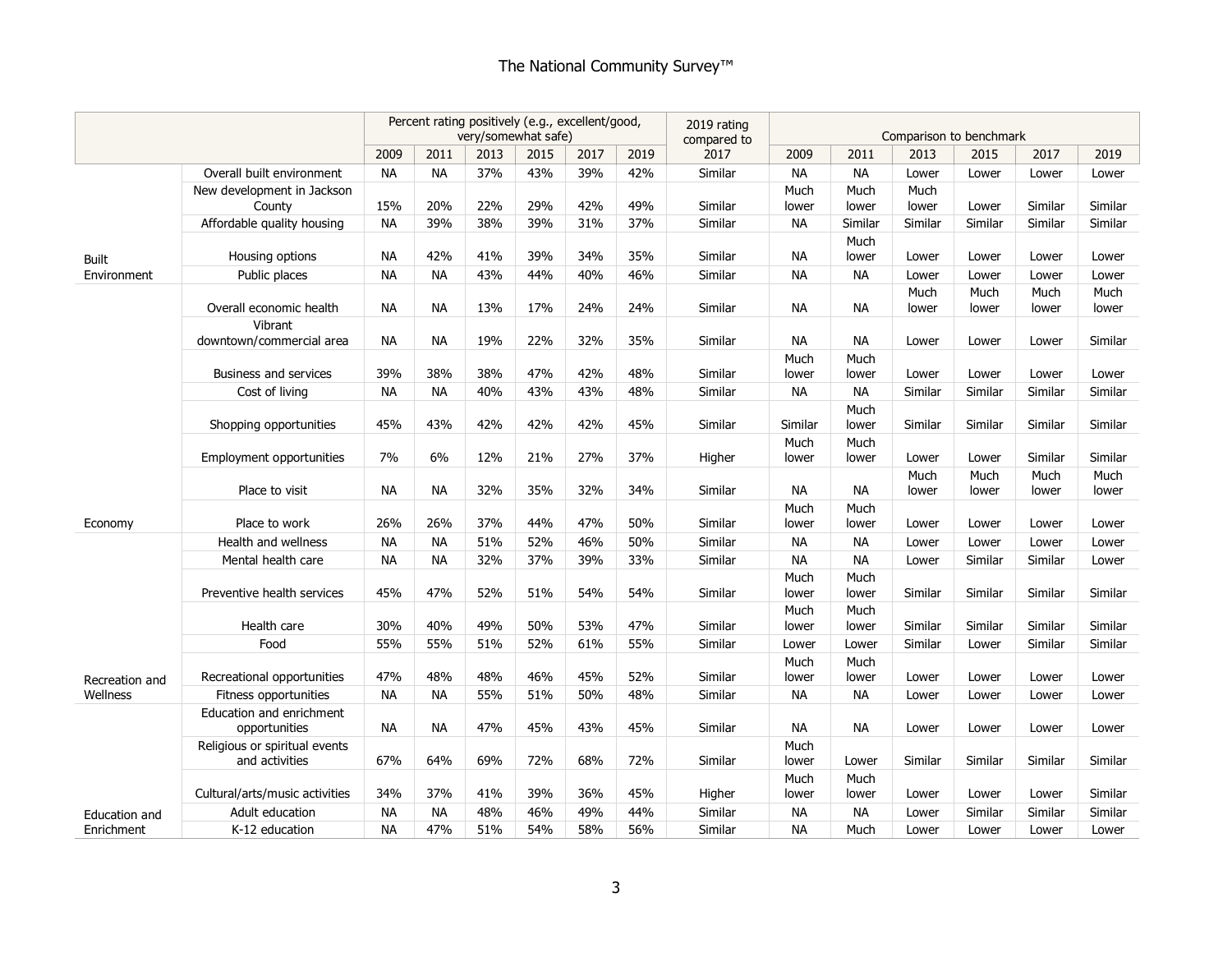### The National Community Survey<sup>™</sup>

|            |                                                      |           |           |      | Percent rating positively (e.g., excellent/good,<br>very/somewhat safe) |      |      | 2019 rating<br>compared to |               |               | Comparison to benchmark |         |         |         |
|------------|------------------------------------------------------|-----------|-----------|------|-------------------------------------------------------------------------|------|------|----------------------------|---------------|---------------|-------------------------|---------|---------|---------|
|            |                                                      | 2009      | 2011      | 2013 | 2015                                                                    | 2017 | 2019 | 2017                       | 2009          | 2011          | 2013                    | 2015    | 2017    | 2019    |
|            |                                                      |           |           |      |                                                                         |      |      |                            |               | lower         |                         |         |         |         |
|            | Child care/preschool                                 | <b>NA</b> | 33%       | 40%  | 47%                                                                     | 34%  | 33%  | Similar                    | <b>NA</b>     | Lower         | Similar                 | Similar | Lower   | Lower   |
|            | Social events and activities                         | 39%       | 37%       | 36%  | 38%                                                                     | 41%  | 45%  | Similar                    | Much<br>lower | Much<br>lower | Lower                   | Lower   | Lower   | Similar |
|            | <b>Neighborliness</b>                                | <b>NA</b> | <b>NA</b> | 33%  | 46%                                                                     | 37%  | 42%  | Similar                    | <b>NA</b>     | <b>NA</b>     | Lower                   | Lower   | Lower   | Lower   |
|            | Openness and acceptance                              | 38%       | 37%       | 38%  | 40%                                                                     | 37%  | 41%  | Similar                    | Much<br>lower | Much<br>lower | Lower                   | Lower   | Lower   | Lower   |
| Community  | Opportunities to participate in<br>community matters | 48%       | 48%       | 42%  | 49%                                                                     | 48%  | 54%  | Similar                    | Much<br>lower | Much<br>lower | Lower                   | Similar | Similar | Similar |
| Engagement | Opportunities to volunteer                           | 69%       | 73%       | 64%  | 61%                                                                     | 69%  | 64%  | Similar                    | Lower         | Similar       | Similar                 | Similar | Similar | Similar |

#### Table 3: Governance General

|                                                  |           |           | Percent rating positively (e.g.,<br>excellent/good) |      |      |      | 2019 rating compared to |               |               | Comparison to benchmark |               |         |         |
|--------------------------------------------------|-----------|-----------|-----------------------------------------------------|------|------|------|-------------------------|---------------|---------------|-------------------------|---------------|---------|---------|
|                                                  | 2009      | 2011      | 2013                                                | 2015 | 2017 | 2019 | 2017                    | 2009          | 2011          | 2013                    | 2015          | 2017    | 2019    |
| Services provided by Jackson County              | 39%       | 44%       | 45%                                                 | 48%  | 47%  | 45%  | Similar                 | Much<br>lower | Much<br>lower | Lower                   | Lower         | Lower   | Lower   |
| Customer service                                 | 72%       | 60%       | 50%                                                 | 57%  | 55%  | 50%  | Similar                 | Lower         | Much<br>lower | Much<br>lower           | Lower         | Lower   | Lower   |
| Value of services for taxes paid                 | 25%       | 29%       | 33%                                                 | 36%  | 31%  | 28%  | Similar                 | Much<br>lower | Much<br>lower | Lower                   | Lower         | Lower   | Lower   |
| Overall direction                                | 19%       | 24%       | 30%                                                 | 35%  | 45%  | 42%  | Similar                 | Much<br>lower | Much<br>lower | Lower                   | Lower         | Similar | Lower   |
| Welcoming resident involvement                   | 24%       | 26%       | 23%                                                 | 30%  | 28%  | 29%  | Similar                 | Much<br>lower | Much<br>lower | Much<br>lower           | Lower         | Lower   | Lower   |
| Confidence in County government                  | <b>NA</b> | <b>NA</b> | 23%                                                 | 25%  | 33%  | 30%  | Similar                 | <b>NA</b>     | <b>NA</b>     | Much<br>lower           | Lower         | Lower   | Lower   |
| Acting in the best interest of Jackson<br>County | <b>NA</b> | <b>NA</b> | 32%                                                 | 32%  | 33%  | 32%  | Similar                 | <b>NA</b>     | <b>NA</b>     | Lower                   | Lower         | Lower   | Lower   |
| Being honest                                     | <b>NA</b> | <b>NA</b> | 29%                                                 | 25%  | 35%  | 34%  | Similar                 | <b>NA</b>     | <b>NA</b>     | Lower                   | Much<br>lower | Lower   | Lower   |
| Treating all residents fairly                    | <b>NA</b> | <b>NA</b> | 27%                                                 | 29%  | 34%  | 35%  | Similar                 | <b>NA</b>     | <b>NA</b>     | Lower                   | Lower         | Lower   | Lower   |
| Services provided by the Federal<br>Government   | 23%       | 20%       | 20%                                                 | 30%  | 32%  | 28%  | Similar                 | Much<br>lower | Much<br>lower | Lower                   | Similar       | Similar | Similar |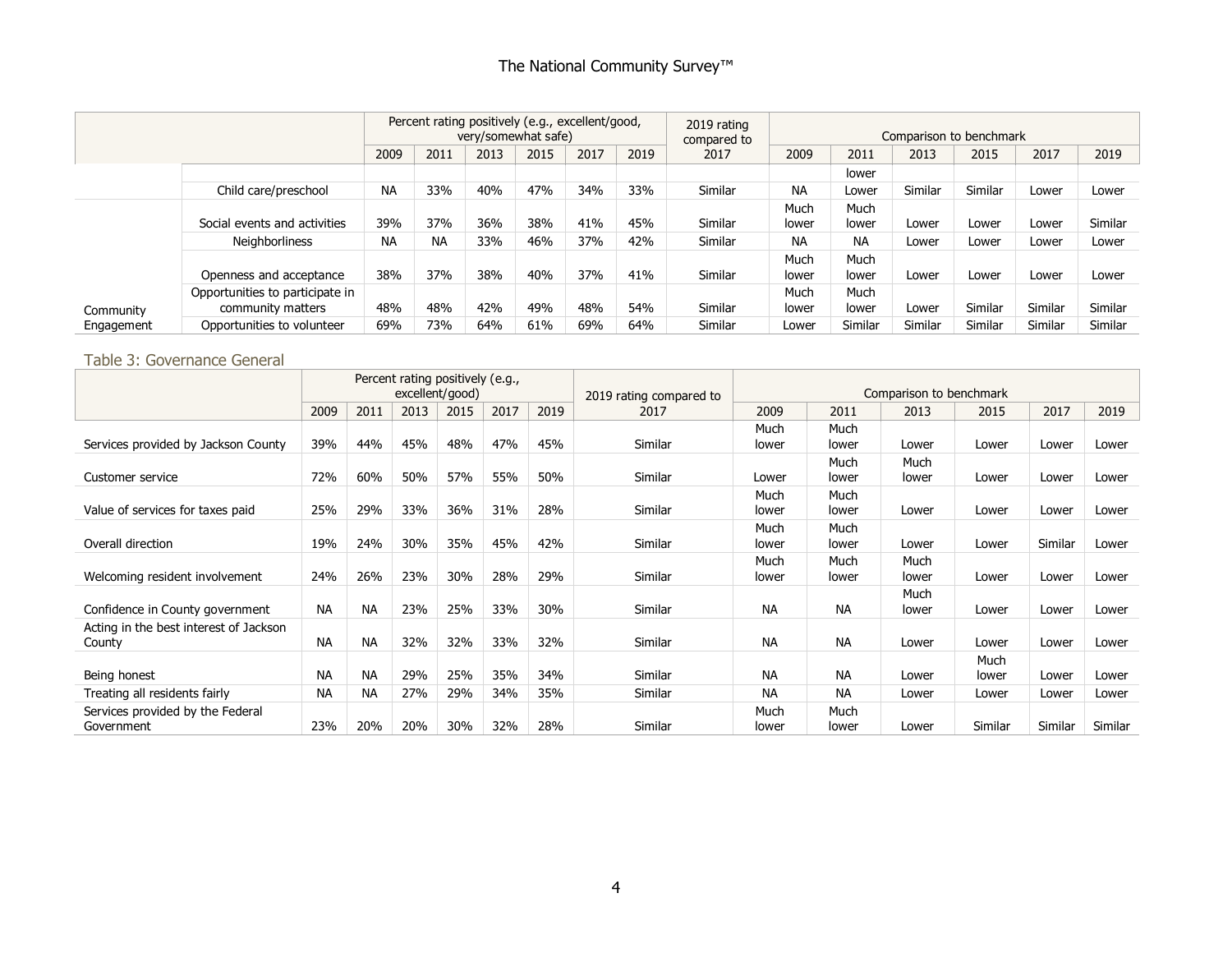#### Table 4: Governance by Facet

|                        |                               |           |           | Percent rating positively (e.g.,<br>excellent/good) |      |      |      | 2019 rating      |               |               | Comparison to benchmark |               |               |               |
|------------------------|-------------------------------|-----------|-----------|-----------------------------------------------------|------|------|------|------------------|---------------|---------------|-------------------------|---------------|---------------|---------------|
|                        |                               | 2009      | 2011      | 2013                                                | 2015 | 2017 | 2019 | compared to 2017 | 2009          | 2011          | 2013                    | 2015          | 2017          | 2019          |
|                        | Police                        | 62%       | 66%       | 65%                                                 | 74%  | 72%  | 65%  | Similar          | Much<br>lower | Much<br>lower | Lower                   | Similar       | Similar       | Lower         |
|                        | Fire                          | <b>NA</b> | 76%       | 76%                                                 | 86%  | 82%  | 81%  | Similar          | <b>NA</b>     | Much<br>lower | Lower                   | Similar       | Similar       | Similar       |
|                        | Ambulance/EMS                 | <b>NA</b> | 79%       | 79%                                                 | 87%  | 83%  | 81%  | Similar          | <b>NA</b>     | Much<br>lower | Lower                   | Similar       | Similar       | Similar       |
|                        | Crime prevention              | 41%       | 43%       | 40%                                                 | 47%  | 27%  | 42%  | Higher           | Much<br>lower | Much<br>lower | Lower                   | Lower         | Much<br>lower | Lower         |
|                        | Fire prevention               | <b>NA</b> | 59%       | 58%                                                 | 66%  | 58%  | 58%  | Similar          | <b>NA</b>     | Much<br>lower | Lower                   | Similar       | Lower         | Lower         |
|                        | Animal control                | 32%       | 36%       | 31%                                                 | 32%  | 41%  | 43%  | Similar          | Much<br>lower | Much<br>lower | Lower                   | Much<br>lower | Lower         | Lower         |
| Safety                 | Emergency<br>preparedness     | 40%       | 44%       | 32%                                                 | 47%  | 40%  | 39%  | Similar          | Much<br>lower | Much<br>lower | Lower                   | Lower         | Lower         | Lower         |
|                        | Traffic enforcement           | 53%       | 53%       | 50%                                                 | 60%  | 54%  | 43%  | Lower            | Much<br>lower | Much<br>lower | Similar                 | Similar       | Similar       | Lower         |
|                        | Street repair                 | 12%       | 11%       | 7%                                                  | 8%   | 7%   | 14%  | Similar          | Much<br>lower | Much<br>lower | Much<br>lower           | Much<br>lower | Much<br>lower | Much<br>lower |
|                        | Street cleaning               | <b>NA</b> | <b>NA</b> | 20%                                                 | 17%  | 18%  | 20%  | Similar          | <b>NA</b>     | <b>NA</b>     | Much<br>lower           | Much<br>lower | Much<br>lower | Much<br>lower |
|                        | Street lighting               | <b>NA</b> | <b>NA</b> | 35%                                                 | 31%  | 29%  | 29%  | Similar          | <b>NA</b>     | <b>NA</b>     | Lower                   | Lower         | Lower         | Lower         |
|                        | Snow removal                  | 38%       | 36%       | 36%                                                 | 37%  | 40%  | 44%  | Similar          | Much<br>lower | Much<br>lower | Lower                   | Lower         | Lower         | Lower         |
|                        | Sidewalk maintenance          | <b>NA</b> | <b>NA</b> | 26%                                                 | 24%  | 26%  | 29%  | Similar          | <b>NA</b>     | <b>NA</b>     | Lower                   | Lower         | Lower         | Lower         |
|                        | Traffic signal timing         | <b>NA</b> | <b>NA</b> | 32%                                                 | 41%  | 37%  | 39%  | Similar          | <b>NA</b>     | <b>NA</b>     | Lower                   | Similar       | Similar       | Lower         |
| Mobility               | Bus or transit services       | 40%       | 47%       | 44%                                                 | 36%  | 46%  | 43%  | Similar          | Lower         | Similar       | Similar                 | Similar       | Similar       | Similar       |
|                        | Garbage collection            | <b>NA</b> | 75%       | 67%                                                 | 74%  | 76%  | 72%  | Similar          | <b>NA</b>     | Much<br>lower | Lower                   | Similar       | Similar       | Lower         |
|                        | Recycling                     | 56%       | 61%       | 45%                                                 | 50%  | 51%  | 34%  | Lower            | Much<br>lower | Much<br>lower | Much<br>lower           | Much<br>lower | Much<br>lower | Much<br>lower |
|                        | Yard waste pick-up            | <b>NA</b> | 38%       | 22%                                                 | 30%  | 29%  | 23%  | Similar          | <b>NA</b>     | Much<br>lower | Much<br>lower           | Much<br>lower | Much<br>lower | Much<br>lower |
|                        | Drinking water                | <b>NA</b> | 57%       | 50%                                                 | 57%  | 49%  | 52%  | Similar          | <b>NA</b>     | Much<br>lower | Lower                   | Lower         | Lower         | Lower         |
|                        | Natural areas<br>preservation | <b>NA</b> | 41%       | 40%                                                 | 51%  | 51%  | 39%  | Lower            | <b>NA</b>     | Much<br>lower | Lower                   | Similar       | Similar       | Lower         |
| Natural<br>Environment | Open space                    | 46%       | 55%       | 45%                                                 | 43%  | 48%  | 39%  | Lower            | Much<br>lower | Much<br>lower | Lower                   | Lower         | Lower         | Lower         |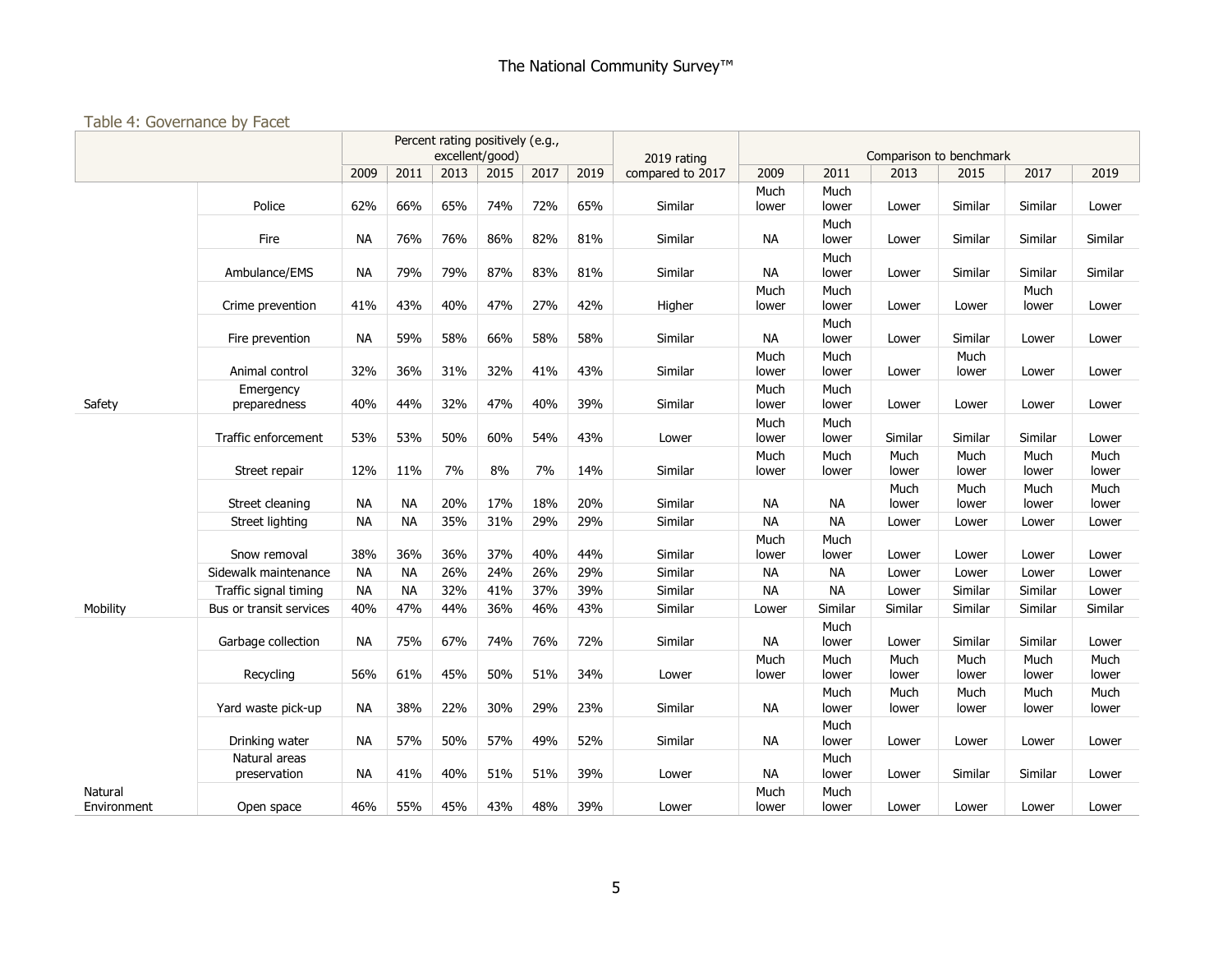|                            |                                  |           |           | Percent rating positively (e.g., | excellent/good) |      |      | 2019 rating      |               |               | Comparison to benchmark |               |         |         |
|----------------------------|----------------------------------|-----------|-----------|----------------------------------|-----------------|------|------|------------------|---------------|---------------|-------------------------|---------------|---------|---------|
|                            |                                  | 2009      | 2011      | 2013                             | 2015            | 2017 | 2019 | compared to 2017 | 2009          | 2011          | 2013                    | 2015          | 2017    | 2019    |
|                            | Storm drainage                   | 48%       | 49%       | 36%                              | 38%             | 41%  | 34%  | Similar          | Lower         | Much<br>lower | Lower                   | Lower         | Lower   | Lower   |
|                            | Sewer services                   | NА        | 65%       | 55%                              | 58%             | 63%  | 61%  | Similar          | <b>NA</b>     | Lower         | Lower                   | Lower         | Similar | Similar |
|                            | Power utility                    | <b>NA</b> | 67%       | 56%                              | 67%             | 67%  | 71%  | Similar          | <b>NA</b>     | Much<br>lower | Lower                   | Similar       | Similar | Similar |
|                            | Utility billing                  | <b>NA</b> | <b>NA</b> | 50%                              | 55%             | 59%  | 65%  | Similar          | <b>NA</b>     | <b>NA</b>     | Lower                   | Lower         | Similar | Similar |
|                            | Land use, planning<br>and zoning | <b>NA</b> | 28%       | 20%                              | 32%             | 30%  | 41%  | Higher           | <b>NA</b>     | Much<br>lower | Lower                   | Lower         | Lower   | Similar |
|                            | Code enforcement                 | <b>NA</b> | 19%       | 11%                              | 19%             | 24%  | 25%  | Similar          | <b>NA</b>     | Much<br>lower | Much<br>lower           | Much<br>lower | Lower   | Lower   |
| <b>Built Environment</b>   | Cable television                 | <b>NA</b> | 47%       | 44%                              | 41%             | 44%  | 39%  | Similar          | <b>NA</b>     | Lower         | Lower                   | Similar       | Similar | Similar |
| Economy                    | Economic<br>development          | 9%        | 15%       | 14%                              | 22%             | 35%  | 41%  | Similar          | Much<br>lower | Much<br>lower | Much<br>lower           | Lower         | Lower   | Similar |
|                            | County parks                     | 78%       | 75%       | 65%                              | 68%             | 65%  | 64%  | Similar          | Lower         | Lower         | Lower                   | Similar       | Lower   | Similar |
|                            | Recreation programs              | 60%       | 60%       | 46%                              | 50%             | 57%  | 49%  | Lower            | Much<br>lower | Much<br>lower | Lower                   | Lower         | Lower   | Lower   |
|                            | <b>Recreation centers</b>        | 54%       | 55%       | 45%                              | 47%             | 58%  | 42%  | Lower            | Much<br>lower | Much<br>lower | Lower                   | Lower         | Lower   | Lower   |
| Recreation and<br>Wellness | <b>Health services</b>           | 45%       | 49%       | 49%                              | 54%             | 48%  | 53%  | Similar          | Much<br>lower | Much<br>lower | Similar                 | Lower         | Lower   | Similar |
| Education and              | Special events                   | <b>NA</b> | <b>NA</b> | 40%                              | 42%             | 49%  | 41%  | Similar          | <b>NA</b>     | <b>NA</b>     | Lower                   | Lower         | Lower   | Lower   |
| Enrichment                 | <b>Public libraries</b>          | <b>NA</b> | 75%       | 72%                              | 72%             | 76%  | 78%  | Similar          | <b>NA</b>     | Lower         | Similar                 | Similar       | Similar | Similar |
| Community<br>Engagement    | <b>Public information</b>        | 35%       | 51%       | 44%                              | 46%             | 44%  | 47%  | Similar          | Much<br>lower | Much<br>lower | Lower                   | Lower         | Lower   | Lower   |

#### Table 5: Participation General

|                    |      |      |                    | Percent rating positively (e.g., always/sometimes, more than |      |      |                  |       |         |         |                         |         |         |
|--------------------|------|------|--------------------|--------------------------------------------------------------|------|------|------------------|-------|---------|---------|-------------------------|---------|---------|
|                    |      |      | once a month, yes) |                                                              |      |      | 2019 rating      |       |         |         | Comparison to benchmark |         |         |
|                    | 2009 | 2011 | 2013               | 2015                                                         | 2017 | 2019 | compared to 2017 | 2009  | 2011    | 2013    | 2015                    | 2017    | 2019    |
|                    |      |      |                    |                                                              |      |      |                  | Much  | Much    | Much    | Much                    | Much    | Much    |
| Sense of community | 35%  | 35%  | 26%                | 34%                                                          | 28%  | 26%  | Similar          | lower | lower   | lower   | lower                   | lower   | lower   |
| Recommend Jackson  |      |      |                    |                                                              |      |      |                  | Much  | Much    | Much    | Much                    | Much    |         |
| County             | 53%  | 61%  | 66%                | 56%                                                          | 60%  | 65%  | Similar          | lower | lower   | lower   | lower                   | lower   | Lower   |
| Remain in Jackson  |      |      |                    |                                                              |      |      |                  | Much  |         |         |                         |         |         |
| County             | 73%  | 79%  | 83%                | 78%                                                          | 78%  | 82%  | Similar          | lower | Similar | Similar | Similar                 | Similar | Similar |
| Contacted Jackson  |      |      |                    |                                                              |      |      |                  | Much  | Much    |         | Much                    |         |         |
| County employees   | 49%  | 40%  | 31%                | 25%                                                          | 29%  | 32%  | Similar          | lower | lower   | Lower   | lower                   | Lower   | Lower   |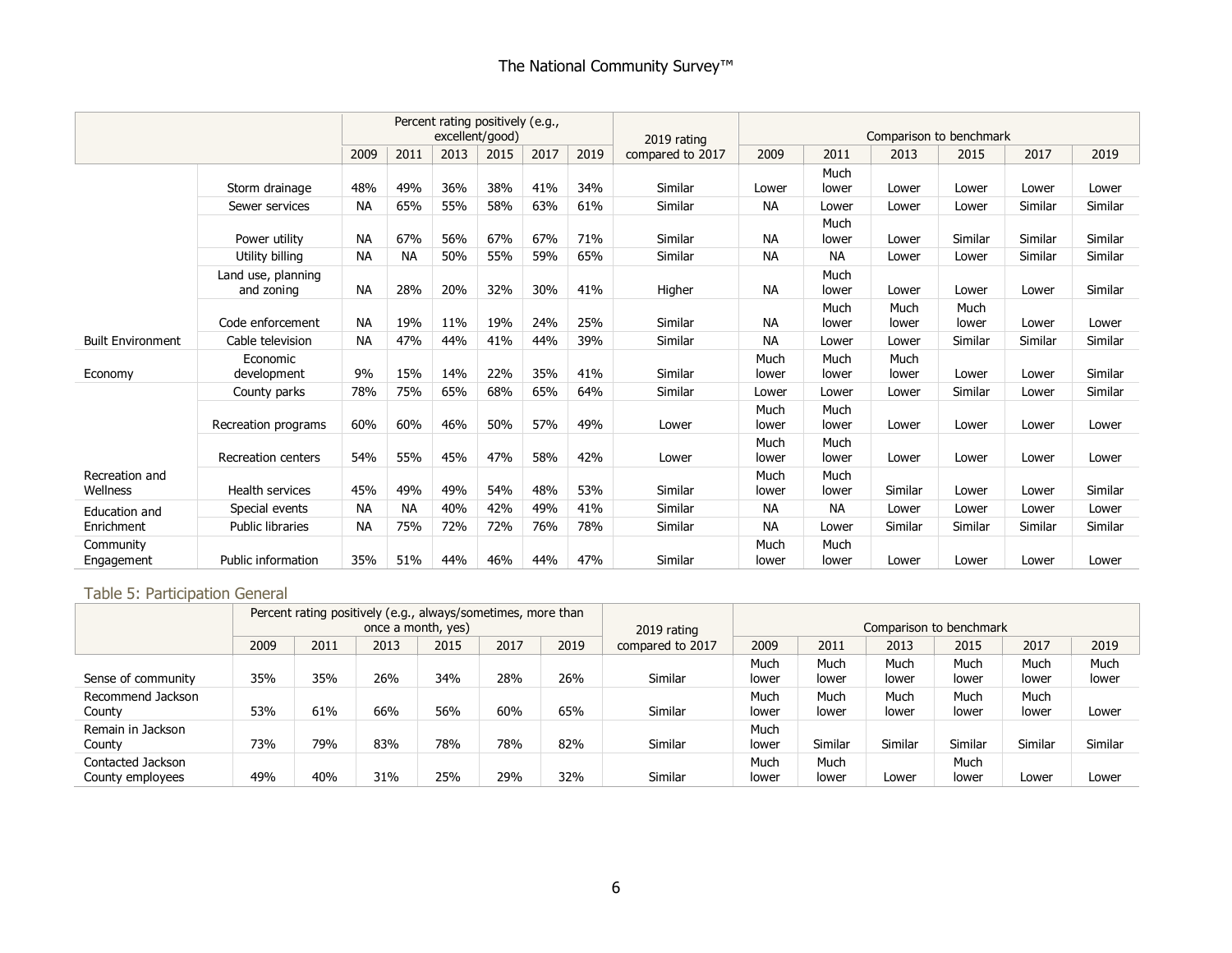#### Table 6: Participation by Facet

|                             |                                                              |           |           | Percent rating positively (e.g., always/sometimes, more<br>than once a month, yes) |      |      |      | 2019 rating<br>compared to |               |                | Comparison to benchmark |         |               |               |
|-----------------------------|--------------------------------------------------------------|-----------|-----------|------------------------------------------------------------------------------------|------|------|------|----------------------------|---------------|----------------|-------------------------|---------|---------------|---------------|
|                             |                                                              | 2009      | 2011      | 2013                                                                               | 2015 | 2017 | 2019 | 2017                       | 2009          | 2011           | 2013                    | 2015    | 2017          | 2019          |
|                             | Stocked supplies for an<br>emergency                         | <b>NA</b> | <b>NA</b> | 38%                                                                                | 42%  | 30%  | 30%  | Similar                    | <b>NA</b>     | <b>NA</b>      | Similar                 | Similar | Similar       | Similar       |
|                             | Did NOT report a crime                                       | <b>NA</b> | <b>NA</b> | 70%                                                                                | 79%  | 79%  | 74%  | Similar                    | <b>NA</b>     | <b>NA</b>      | Similar                 | Similar | Similar       | Similar       |
| Safety                      | Was NOT the victim of a<br>crime                             | 85%       | 87%       | 79%                                                                                | 84%  | 90%  | 87%  | Similar                    | Similar       | Similar        | Similar                 | Similar | Similar       | Similar       |
|                             | Used public<br>transportation instead of<br>driving          | <b>NA</b> | <b>NA</b> | 13%                                                                                | 8%   | 2%   | 9%   | Similar                    | <b>NA</b>     | <b>NA</b>      | Lower                   | Lower   | Much<br>lower | Lower         |
|                             | Carpooled instead of<br>driving alone                        | <b>NA</b> | <b>NA</b> | 46%                                                                                | 33%  | 33%  | 37%  | Similar                    | <b>NA</b>     | <b>NA</b>      | Similar                 | Similar | Lower         | Similar       |
| Mobility                    | Walked or biked instead<br>of driving                        | <b>NA</b> | <b>NA</b> | 41%                                                                                | 42%  | 33%  | 36%  | Similar                    | <b>NA</b>     | <b>NA</b>      | Lower                   | Lower   | Much<br>lower | Much<br>lower |
|                             | Conserved water                                              | <b>NA</b> | <b>NA</b> | 70%                                                                                | 71%  | 75%  | 68%  | Similar                    | <b>NA</b>     | <b>NA</b>      | Lower                   | Lower   | Similar       | Lower         |
|                             | Made home more energy<br>efficient                           | <b>NA</b> | <b>NA</b> | 86%                                                                                | 84%  | 81%  | 84%  | Similar                    | <b>NA</b>     | <b>NA</b>      | Similar                 | Similar | Similar       | Similar       |
| Natural<br>Environment      | Recycled at home                                             | 72%       | 80%       | 74%                                                                                | 70%  | 74%  | 72%  | Similar                    | Much<br>lower | Similar        | Lower                   | Lower   | Lower         | Lower         |
|                             | Did NOT observe a code<br>violation                          | <b>NA</b> | <b>NA</b> | 46%                                                                                | 47%  | 39%  | 47%  | Higher                     | <b>NA</b>     | NА             | Similar                 | Similar | Lower         | Similar       |
| <b>Built</b><br>Environment | NOT under housing cost<br>stress                             | 68%       | 70%       | 73%                                                                                | 68%  | 77%  | 79%  | Similar                    | Higher        | Much<br>higher | Similar                 | Similar | Similar       | Higher        |
|                             | Purchased goods or<br>services in Jackson<br>County          | <b>NA</b> | <b>NA</b> | 98%                                                                                | 96%  | 96%  | 97%  | Similar                    | <b>NA</b>     | <b>NA</b>      | Similar                 | Similar | Similar       | Similar       |
|                             | Economy will have<br>positive impact on<br>income            | 10%       | 13%       | 22%                                                                                | 27%  | 27%  | 34%  | Similar                    | Much<br>lower | Lower          | Similar                 | Similar | Similar       | Similar       |
| Economy                     | Work in Jackson County                                       | <b>NA</b> | <b>NA</b> | 49%                                                                                | 55%  | 59%  | 49%  | Lower                      | <b>NA</b>     | <b>NA</b>      | Similar                 | Higher  | Higher        | Similar       |
|                             | Used Jackson County<br>recreation centers                    | 53%       | 50%       | 54%                                                                                | 44%  | 38%  | 49%  | Higher                     | Lower         | Much<br>lower  | Similar                 | Lower   | Lower         | Similar       |
|                             | Visited a County park                                        | 86%       | 85%       | 75%                                                                                | 73%  | 77%  | 75%  | Similar                    | Similar       | Similar        | Lower                   | Similar | Similar       | Similar       |
|                             | Ate 5 portions of fruits<br>and vegetables                   | <b>NA</b> | <b>NA</b> | 80%                                                                                | 77%  | 73%  | 81%  | Similar                    | <b>NA</b>     | <b>NA</b>      | Similar                 | Similar | Lower         | Similar       |
|                             | Participated in moderate<br>or vigorous physical<br>activity | <b>NA</b> | <b>NA</b> | 84%                                                                                | 84%  | 74%  | 78%  | Similar                    | <b>NA</b>     | <b>NA</b>      | Similar                 | Similar | Lower         | Similar       |
| Recreation and<br>Wellness  | In very good to excellent<br>health                          | <b>NA</b> | <b>NA</b> | 56%                                                                                | 55%  | 50%  | 49%  | Similar                    | <b>NA</b>     | <b>NA</b>      | Similar                 | Similar | Similar       | Similar       |